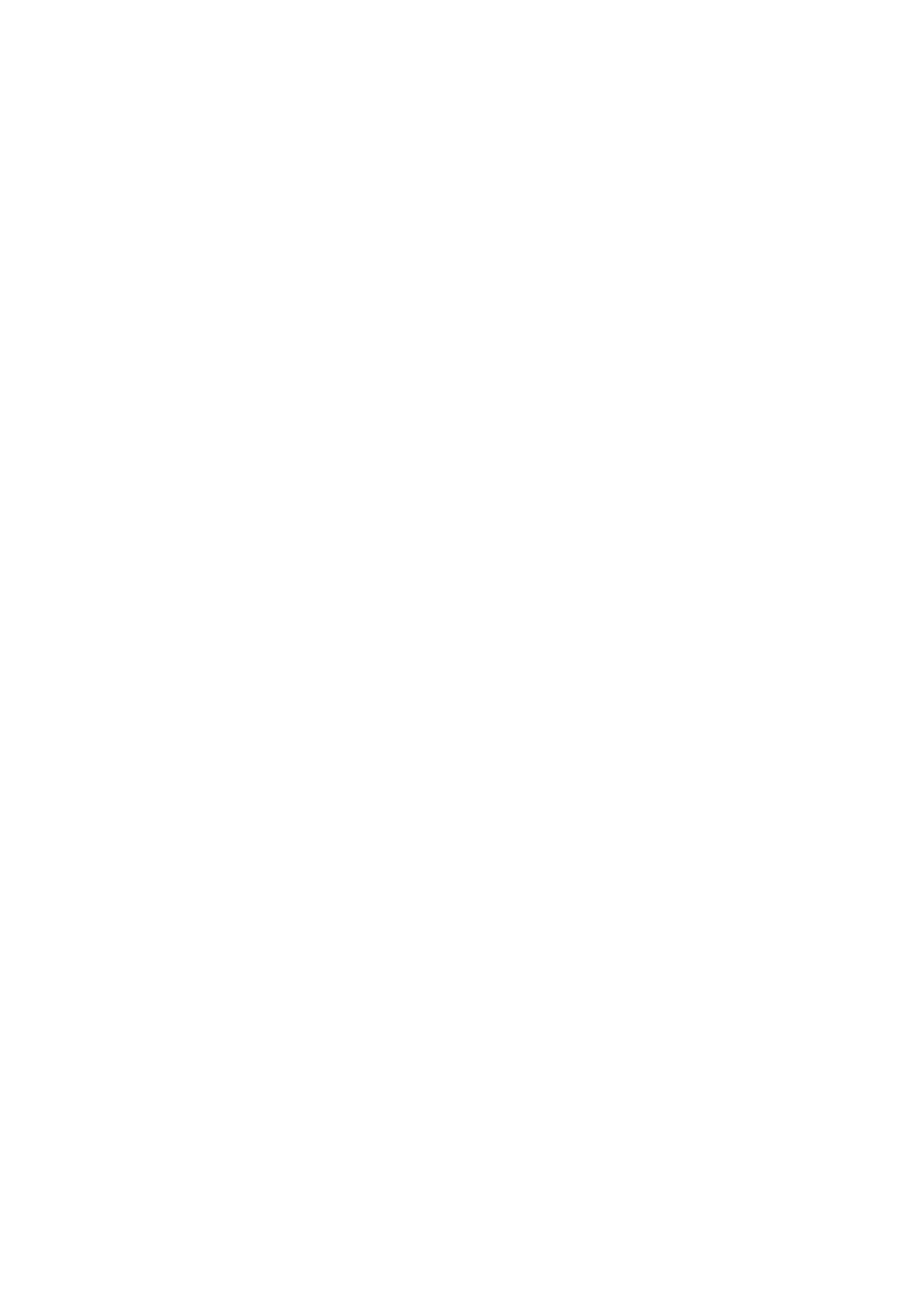than 25 mm/1-h) and C reactive protein of 1.4 mg/ dL (normal: 0-1 ng/ml). An X-Ray of the region was done and showed no anomaly. The bone whole body scintigram was negative at the level of the lump region except for a newly diagnosed fracture rib at the level of  $9<sup>th</sup>$  left rib which was considered also osteoporotic. A computed tomography showed the subcutaneous localisation of the lump with small calcifications and no bone involvement (Figure 2). Paget's disease of the bone was excluded and the diagnosis of menopausal osteoporosis was considered accidental. No change of prior recommendations regarding osteoporosis was done. Further periodic assessment is necessary.

## **Discussion**

Paget's disease of the bone has focal, single or multiple lesions with a relative slow progression affecting bone, joints and vascular areas (7). It has a relative high frequency in some populations but less than primary osteoporosis (7). Bone deformities as it might have been in this case are identified especially in pressure areas (8,9,10). Serum total alkaline phosphatase remains the first line of assays even less than on fifths of cases had normal values (5,10,11). In this case the bone turnover were within normal limits except for a small decrease of CrossLaps. Generally the bone turnover markers are considered with a high inter- and intra- individual variability (12,13). The derivates from collagen are most useful in daily practice (12,13,14). A recent fracture increases the bone markers for a while and they are not useful for establishing the diagnosis of osteoporosis (12). In Paget's disease or multiple myeloma the markers may reach to extremely high values (10,12). Under biphosphonates the markers get low opposite to teriparatide therapy as an osteoanabolic option (13,14,15). In this case we do not currently consider clinically relevant the value of CrossLaps.

Radionuclide bone scans are useful for positive diagnosis and for differential diagnosis as seen here regarding bone metabolic conditions (5,10). Even a prior undetected fracture was identified at the rib the region with deformation was not active. Yet, there are authors who do not consider that the use of bone scintigraphy is as relevant in order to change the evaluation on patients with limb pain which is suspected to be connected with a musculoskeletal condition (18).

Local pain may be the first sign that allows the condition's detection based on clinical approach (5,10). Another interesting differential diagnosis of the forearm lump might be a muscle metastasis (19,20). There are only a few reports in the literature (19,20). Direct muscle invasion from a cancer is atypical (19,20). A case of a women with previous breast cancer identified a biceps metastasis which was treated with local radiotherapy (19). Another series of 205 patients with oesophageal cancer revealed 4 subjects with skeletal muscle metastasis based on PET/CT (positron emission tomography/computed tomography) scan (20). Fortunately this was not the case here even it was taken into consideration at the begging of re-assessment as a differential diagnosis.

## **Conclusion**

The proximity with a bone disease diagnosis needs to differentiate a subcutaneous lesion from a potential bone deformity caused by a metabolic bone condition.

## **references**

- 1. [Kanis JA,](https://www.ncbi.nlm.nih.gov/pubmed/?term=Kanis JA%5BAuthor%5D&cauthor=true&cauthor_uid=30324412) [Cooper C,](https://www.ncbi.nlm.nih.gov/pubmed/?term=Cooper C%5BAuthor%5D&cauthor=true&cauthor_uid=30324412) [Rizzoli R](https://www.ncbi.nlm.nih.gov/pubmed/?term=Rizzoli R%5BAuthor%5D&cauthor=true&cauthor_uid=30324412), [Reginster](https://www.ncbi.nlm.nih.gov/pubmed/?term=Reginster JY%5BAuthor%5D&cauthor=true&cauthor_uid=30324412) [JY](https://www.ncbi.nlm.nih.gov/pubmed/?term=Reginster JY%5BAuthor%5D&cauthor=true&cauthor_uid=30324412); [Scientific Advisory Board of the](https://www.ncbi.nlm.nih.gov/pubmed/?term=Scientific Advisory Board of the European Society for Clinical and Economic Aspects of Osteoporosis (ESCEO) and the Committees of Scientific Advisors and National Societies of the International Osteoporosis Foundation (IOF)%5BCorporate Author%5D)  [European Society for Clinical and Economic](https://www.ncbi.nlm.nih.gov/pubmed/?term=Scientific Advisory Board of the European Society for Clinical and Economic Aspects of Osteoporosis (ESCEO) and the Committees of Scientific Advisors and National Societies of the International Osteoporosis Foundation (IOF)%5BCorporate Author%5D) [Aspects of Osteoporosis \(ESCEO\) and the](https://www.ncbi.nlm.nih.gov/pubmed/?term=Scientific Advisory Board of the European Society for Clinical and Economic Aspects of Osteoporosis (ESCEO) and the Committees of Scientific Advisors and National Societies of the International Osteoporosis Foundation (IOF)%5BCorporate Author%5D)  [Committees of Scientific Advisors and](https://www.ncbi.nlm.nih.gov/pubmed/?term=Scientific Advisory Board of the European Society for Clinical and Economic Aspects of Osteoporosis (ESCEO) and the Committees of Scientific Advisors and National Societies of the International Osteoporosis Foundation (IOF)%5BCorporate Author%5D)  [National Societies of the International](https://www.ncbi.nlm.nih.gov/pubmed/?term=Scientific Advisory Board of the European Society for Clinical and Economic Aspects of Osteoporosis (ESCEO) and the Committees of Scientific Advisors and National Societies of the International Osteoporosis Foundation (IOF)%5BCorporate Author%5D)  [Osteoporosis Foundation \(IOF\).](https://www.ncbi.nlm.nih.gov/pubmed/?term=Scientific Advisory Board of the European Society for Clinical and Economic Aspects of Osteoporosis (ESCEO) and the Committees of Scientific Advisors and National Societies of the International Osteoporosis Foundation (IOF)%5BCorporate Author%5D) European guidance for the diagnosis and management of osteoporosis in postmenopausal women. *[Osteoporos Int.](https://www.ncbi.nlm.nih.gov/pubmed/30324412)*  2019 Jan; 30(1):3-44.
- 2. [Kanis JA,](https://www.ncbi.nlm.nih.gov/pubmed/?term=Kanis JA%5BAuthor%5D&cauthor=true&cauthor_uid=30612282) [Cooper C,](https://www.ncbi.nlm.nih.gov/pubmed/?term=Cooper C%5BAuthor%5D&cauthor=true&cauthor_uid=30612282) [Rizzoli R](https://www.ncbi.nlm.nih.gov/pubmed/?term=Rizzoli R%5BAuthor%5D&cauthor=true&cauthor_uid=30612282), [Reginster](https://www.ncbi.nlm.nih.gov/pubmed/?term=Reginster JY%5BAuthor%5D&cauthor=true&cauthor_uid=30612282) [JY](https://www.ncbi.nlm.nih.gov/pubmed/?term=Reginster JY%5BAuthor%5D&cauthor=true&cauthor_uid=30612282); [Scientific Advisory Board of the](https://www.ncbi.nlm.nih.gov/pubmed/?term=Scientific Advisory Board of the European Society for Clinical and Economic Aspects of Osteoporosis and Osteoarthritis (ESCEO) and the Committees of Scientific Advisors and National Societies of the International Osteoporosis Foundation (IOF)%5BCorporate Author%5D) [European Society for Clinical and Economic](https://www.ncbi.nlm.nih.gov/pubmed/?term=Scientific Advisory Board of the European Society for Clinical and Economic Aspects of Osteoporosis and Osteoarthritis (ESCEO) and the Committees of Scientific Advisors and National Societies of the International Osteoporosis Foundation (IOF)%5BCorporate Author%5D) [Aspects of Osteoporosis and Osteoarthritis](https://www.ncbi.nlm.nih.gov/pubmed/?term=Scientific Advisory Board of the European Society for Clinical and Economic Aspects of Osteoporosis and Osteoarthritis (ESCEO) and the Committees of Scientific Advisors and National Societies of the International Osteoporosis Foundation (IOF)%5BCorporate Author%5D)

[\(ESCEO\) and the Committees of Scientific](https://www.ncbi.nlm.nih.gov/pubmed/?term=Scientific Advisory Board of the European Society for Clinical and Economic Aspects of Osteoporosis and Osteoarthritis (ESCEO) and the Committees of Scientific Advisors and National Societies of the International Osteoporosis Foundation (IOF)%5BCorporate Author%5D)  [Advisors and National Societies of the](https://www.ncbi.nlm.nih.gov/pubmed/?term=Scientific Advisory Board of the European Society for Clinical and Economic Aspects of Osteoporosis and Osteoarthritis (ESCEO) and the Committees of Scientific Advisors and National Societies of the International Osteoporosis Foundation (IOF)%5BCorporate Author%5D)  [International Osteoporosis Foundation](https://www.ncbi.nlm.nih.gov/pubmed/?term=Scientific Advisory Board of the European Society for Clinical and Economic Aspects of Osteoporosis and Osteoarthritis (ESCEO) and the Committees of Scientific Advisors and National Societies of the International Osteoporosis Foundation (IOF)%5BCorporate Author%5D)  [\(IOF\).](https://www.ncbi.nlm.nih.gov/pubmed/?term=Scientific Advisory Board of the European Society for Clinical and Economic Aspects of Osteoporosis and Osteoarthritis (ESCEO) and the Committees of Scientific Advisors and National Societies of the International Osteoporosis Foundation (IOF)%5BCorporate Author%5D) Executive summary of European guidance for the diagnosis and management of osteoporosis in postmenopausal women. *[Aging Clin Exp](https://www.ncbi.nlm.nih.gov/pubmed/30612282)  [Res.](https://www.ncbi.nlm.nih.gov/pubmed/30612282)* 2019 Jan;31(1):15-17.

- 3. Poiana C, Radoi V, Carsote M, Bilezekian J. New Clues that May Link Osteoporosis to the Circulating Lipid Profile. *Bone Research* 2013; 1(3):260-266.
- 4. Radu L, Carsote M, Gheorghisan-Galateanu AA, Preda SA, Calborean V, Stanescu R, Gheorman V, Albulescu DM.

Blood Parathyrin and Mineral Metabolism Dynamics. A clinical analyze. Rev.Chim. (Bucharest). 2018;69(10):2754-2758.

- 5. [Muschitz C,](https://www.ncbi.nlm.nih.gov/pubmed/?term=Muschitz C%5BAuthor%5D&cauthor=true&cauthor_uid=27600563) [Feichtinger X](https://www.ncbi.nlm.nih.gov/pubmed/?term=Feichtinger X%5BAuthor%5D&cauthor=true&cauthor_uid=27600563), [Haschka J,](https://www.ncbi.nlm.nih.gov/pubmed/?term=Haschka J%5BAuthor%5D&cauthor=true&cauthor_uid=27600563) [Kocijan R](https://www.ncbi.nlm.nih.gov/pubmed/?term=Kocijan R%5BAuthor%5D&cauthor=true&cauthor_uid=27600563). Diagnosis and treatment of Paget's disease of bone: A clinical practice guideline. *[Wien Med Wochenschr.](https://www.ncbi.nlm.nih.gov/pubmed/27600563)* 2017 Feb; 167(1-2):18-24.
- 6. Ghemigian A, Carsote M, Cocolos A, Dumitru N, Petrova E, Valea A, Muntean R, Goldstein A. Paget's disease of the bone (early diagnosis): How far is far away? *Journal of Medical Practice.* 2018; 13;2(57): 117-121.